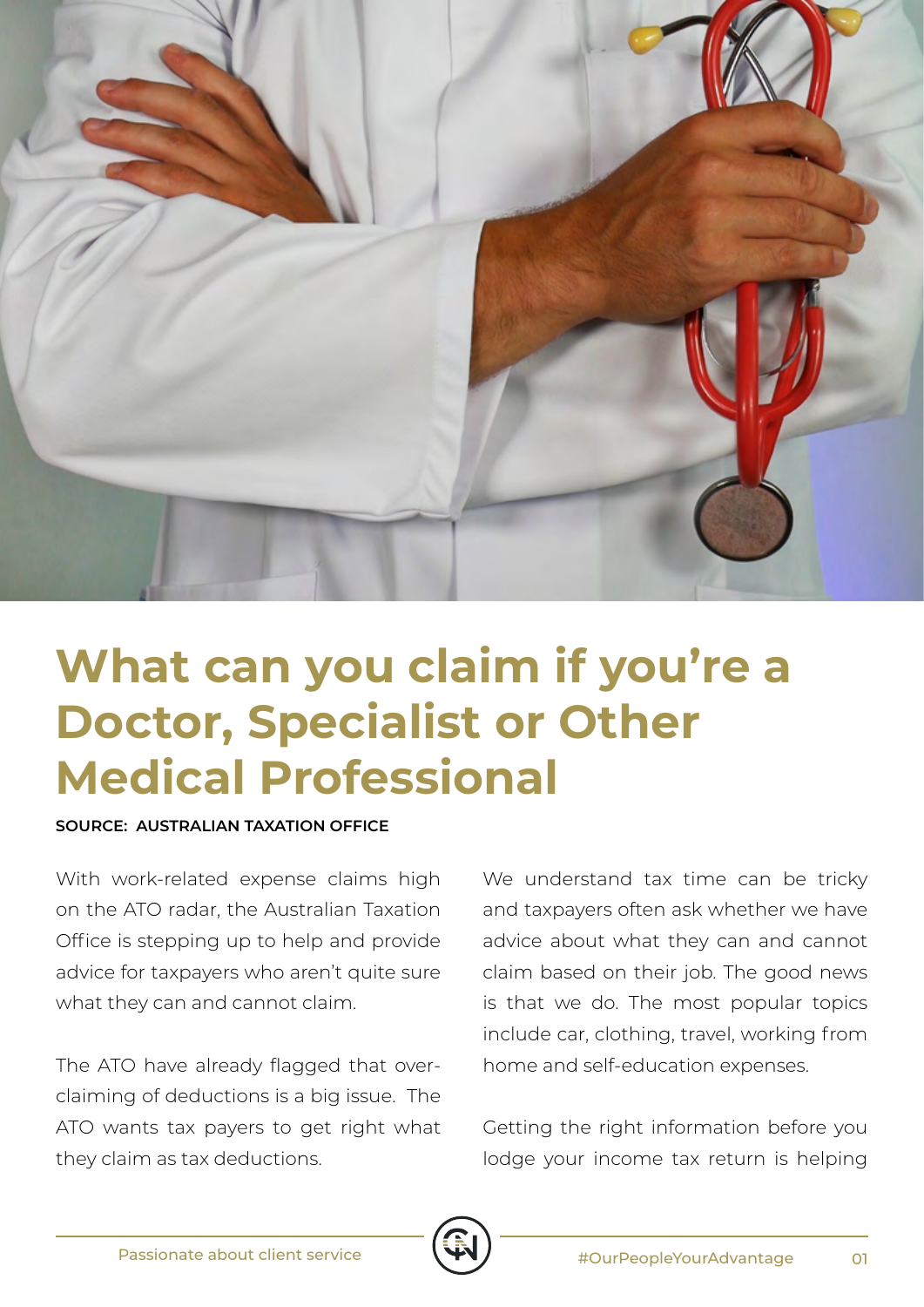our clients to get their claims right and avoid issues later on.

We want every person to have the information they need to know whether they can make a claim, to get it right, and know what records they need to keep. Understanding what you can and cannot claim will help ensure that your income tax return is processed quickly and any refund is paid as soon as possible. Most people want to lodge their income tax return with the right information and helping people to do that in the first p lace i s t he m ost efficient way to operate.

## **What you can and can't claim**

Each occupation has specific circumstances which affect what can and cannot be claimed. Here are some snippets from some ATO occupation guides. Remember, regardless of the occupation you are in, you can only claim the work-related part of expenses, and you must meet the three golden rules:

- You must have spent the money yourself and not been reimbursed;
- The claim must be directly related to earning your income; and
- You need a record to prove it.

## **Doctor, Specialist or Other Medical Professional employees: work-related expenses**

Common deductions include the following:

• You can claim a deduction when you:

- drive between two separate jobs on the same day – eg driving between house calls
- drive to and from an alternate workplace for the same employer on the same day – eg travelling to different hospitals or medical centres.
- You can claim a deduction for the cost of buying, hiring, mending or cleaning certain uniforms that are unique and distinctive to your job – eg a compulsory doctor's uniform – or protective clothing that your employer requires you to wear – eg lab coats or surgical caps.
- You can claim a deduction for travel expenses if you are required to travel overnight and don't attend your usual work location, eg travelling to a remote location to work at a clinic, provided the cost was incurred while carrying out your work duties. This could include meals, accommodation and incidental expenses that you incurred, and your employer has not provided or reimbursed you.
- You can claim a deduction for selfeducation expenses if your course